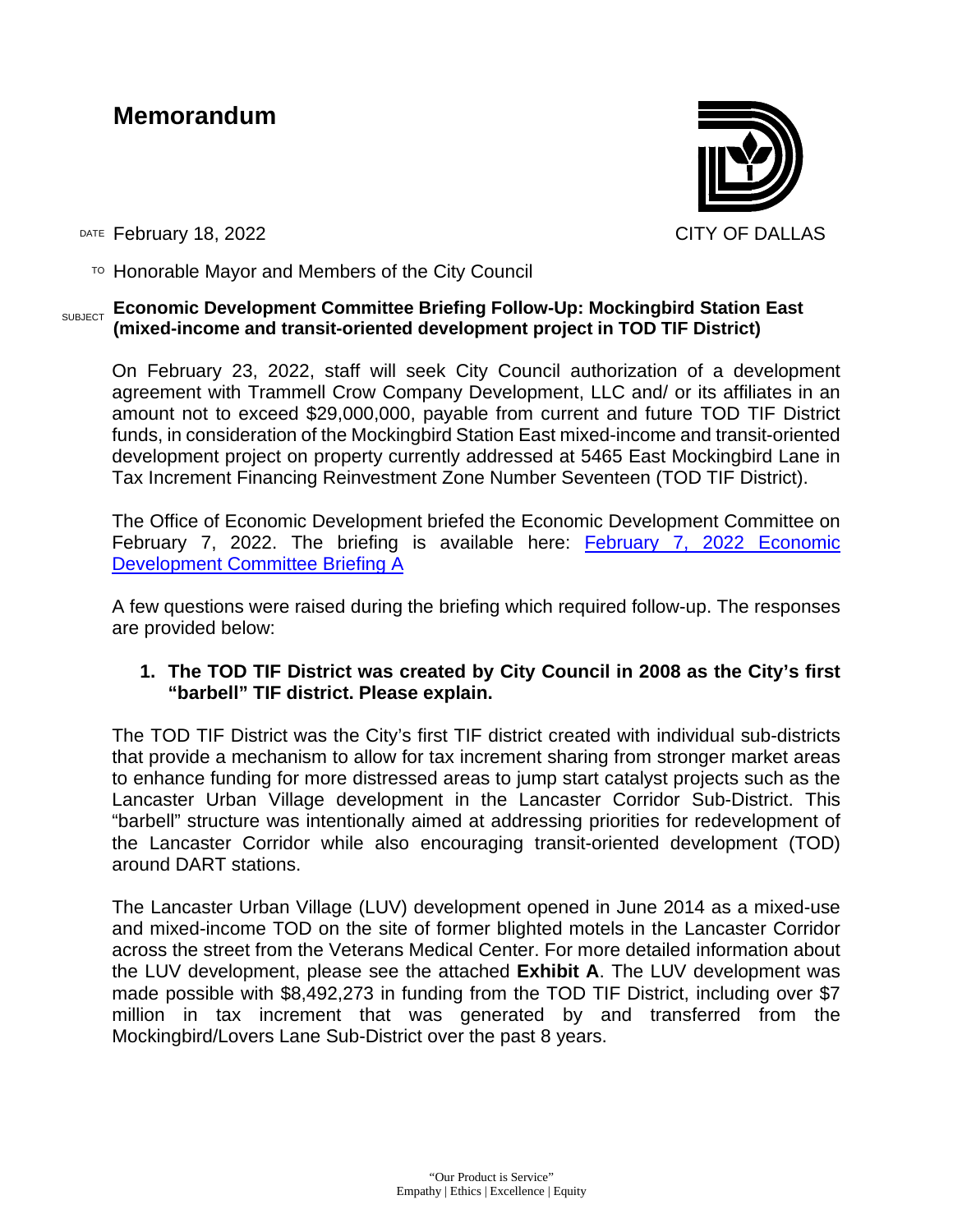DATE February 18, 2022

**Economic Development Committee Briefing Follow-Up: Mockingbird Station East (mixed-income and transit-oriented development project in TOD TIF District)**

> **2. How will the proposed Mockingbird Station East Project be beneficial to the Lancaster Corridor Sub-District?**

In accordance with the TOD TIF District's Project Plan and Reinvestment Zone Financing Plan and Increment Allocation Policy, tax increment transfers from the Mockingbird/Lovers Lane Sub-District will continue to be provided annually to the Lancaster Corridor Sub-District. Conservative projections of future transfers of tax increment from the Mockingbird/Lovers Lane Sub-District to the Lancaster Corridor Sub-District include a cumulative total of approximately \$25 million (including \$3.6 million in tax increment to be generated by the Mockingbird Station East Project) over the remaining life of the TOD TIF District (through 2038).

**3. Why is the affordability requirement in the proposed development agreement for the Mockingbird Station East Project a minimum of 20% of the units to be set aside and leased solely to those households earning a maximum of 80% of the Area Median Income (AMI) for a minimum of 15 years?**

The TIF funding subsidy and development agreement for the Mockingbird Station East Project was underwritten and negotiated by staff in accordance with current City policies. The City's TIF Policy and the Mixed-Income Housing Guidelines in nearly all TIF districts, including the TOD TIF District, require residential projects and mixed-use projects with residential components seeking TIF funding assistance to provide a minimum of 20% of the units to be set aside and leased solely to those households earning a maximum of 80% of the Area Median Income (AMI) for a minimum of 15 years.

**4. Is the Developer willing to increase the affordability requirement in the proposed development agreement to a minimum of 30% of the units to be set aside and leased solely to those households earning a maximum of 80% of the AMI for 15 years?**

After last week's Committee briefing, staff communicated this question to the Developer. Citing several existing challenges with this development (e.g. significant infrastructure costs; DART parking garage), the Developer is unable to agree to increasing the affordability requirement beyond the level required by the Mixed-Income Housing Guidelines for the TOD TIF District.

**5. The proposed development agreement also contains a requirement that at least 10% of the Project's residential units be set aside and leased to voucher holders or abide by any amendments to Ordinance 30246 and Chapter 20A. Please explain.**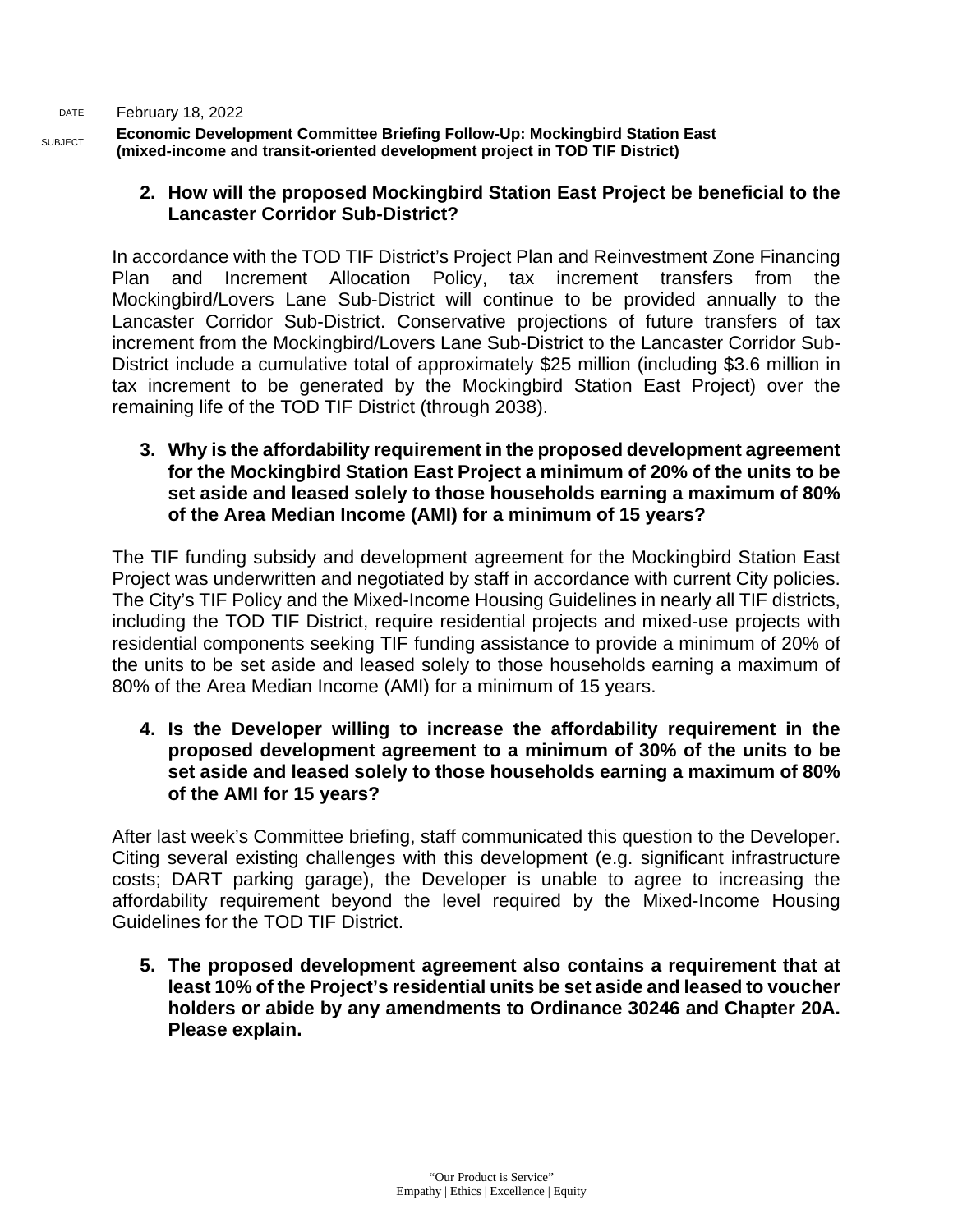### DATE February 18, 2022 **Economic Development Committee Briefing Follow-Up: Mockingbird Station East (mixed-income and transit-oriented development project in TOD TIF District)**

In October 2016, City Council approved Ordinance 30246, which amended Chapter 20A (Fair Housing) in the City's code of ordinances. Ordinance 30246 specifically amended Section 20A-4.1 (Housing Voucher Incentives), attached as **Exhibit B**. Section 20A-4.1(b) states that "multifamily housing accommodations that benefit from a financial award approved by the city council on or after the effective date of this ordinance shall set aside at least 10 percent of the dwelling units and solely lease those dwelling units to holders of housing vouchers, including vouchers directly or indirectly funded by the federal government, for a minimum of 15 years from the date of the initial issuance of the housing accommodation's certificate of occupancy."

The requirement of Chapter 20A-4.1 is separate and apart from the affordability requirement in the Mixed-Income Housing Guidelines of TIF districts. As such, the Chapter 20A-4.1 requirement and the TIF affordability requirement both apply to the Mockingbird Station East Project. It is possible for the same apartment unit to satisfy the 20A-4.1 requirement and the TIF affordability requirement. Housing vouchers are a source of income for some tenants, and the voucher payment standards are based on HUD Small Area Fair Market Rents (FMR) using zip codes. HUD's FY2022 Small Area FMR schedule is attached as **Exhibit C.**

Also as a reminder, proposed amendments to Chapter 20A have been under review for the past several months as part of the One Dallas Options effort initiated by Dr. Johnson, former Chief of Economic Development and Neighborhood Services, and is being led by the Housing Department (last briefing to Housing and Homelessness Solutions Committee was December 14, 2021). Final recommendations for amendments to Chapter 20A are anticipated in late Spring 2022. To account for possible amendments to Chapter 20A, the proposed development agreement for the Mockingbird Station East Project requires the Developer to comply with whichever version of Chapter 20A is in effect at the time the Project receives a certificate of occupancy. This same requirement was previously approved by City Council in the development agreement for Villas at Western Heights in the Fort Worth Avenue TIF District (Resolution No. 20-1480 authorized September 23, 2020), in the development agreement for Gateway Oak Cliff in the Oak Cliff Gateway TIF District (Resolution No. 21-1029 authorized June 9, 2021), and in the development agreement for Oaklawn Place in the Maple/Mockingbird TIF District (Resolution No. 21-1776 authorized October 27, 2021).

Should you have any questions, please contact Robin Bentley, Director, Office of Economic Development, at (214) 671-9942.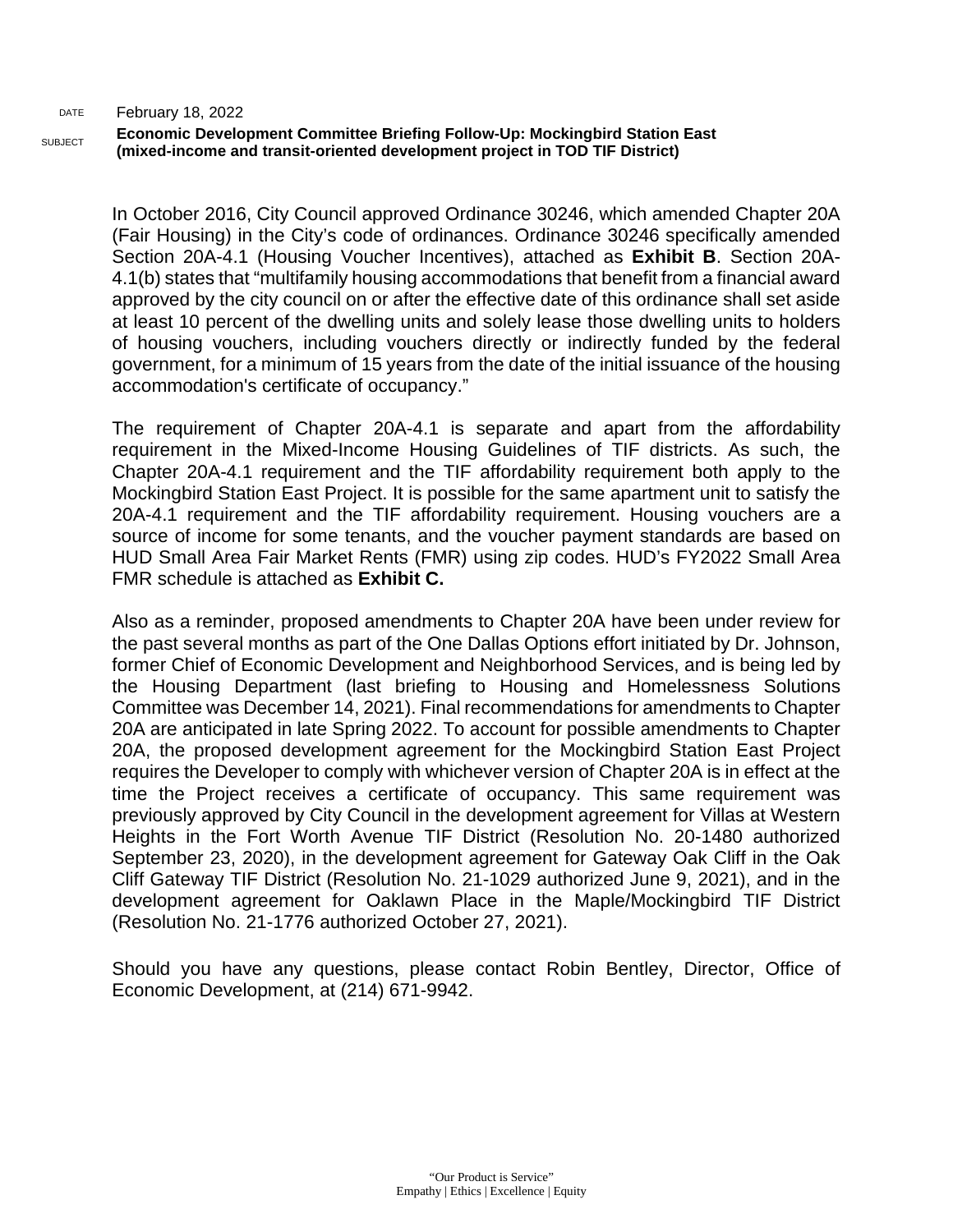#### DATE February 18, 2022

SUBJECT **Economic Development Committee Briefing Follow-Up: Mockingbird Station East (mixed-income and transit-oriented development project in TOD TIF District)**

9

Majed A. Al-Ghafry Assistant City Manager

c: T.C. Broadnax, City Manager Chris Caso, City Attorney Mark Swann, City Auditor Bilierae Johnson, City Secretary Preston Robinson, Administrative Judge Kimberly Bizor Tolbert, Deputy City Manager Jon Fortune, Deputy City Manager

M. Elizabeth (Liz) Cedillo-Pereira, Assistant City Manager Robert Perez, Interim Assistant City Manager Carl Simpson, Interim Assistant City Manager M. Elizabeth Reich, Chief Financial Officer Genesis D. Gavino, Chief of Staff to the City Manager Directors and Assistant Directors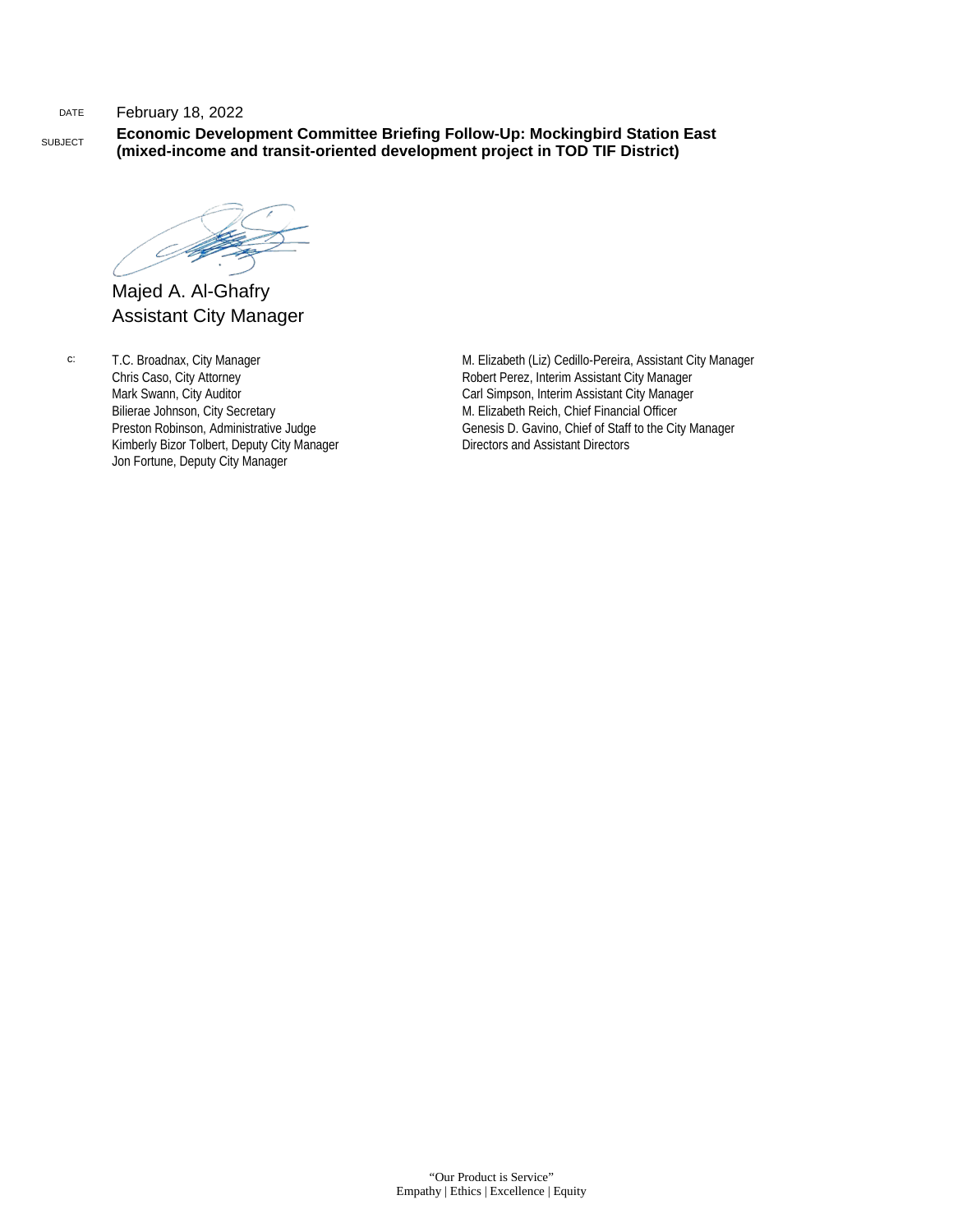## **Lancaster Urban Village Project Summary February 2022**

The Lancaster Urban Village (LUV) opened in June 2014 as a mixed-use and transit-oriented (TOD) development, on the site of former dilapidated motels in the Lancaster Corridor that had not seen significant new housing development in over 40 years. The project includes 193 mixed-income apartments (with 51% deed restricted as affordable units at 80% AMFI or below in accordance with (HUD) Section 108 funding requirements for 15 years) and 14,000 square feet of retail/commercial space in an urban style building with pedestrian amenities. The project is across from the 2nd largest Veterans Medical Center with over 4,700 employees and serviced by the Dallas Area Rapid Transit (DART) light rail.

The project was a culmination of over five years of cooperative efforts to structure financing for this \$28 million catalyst project including a HUD 221(d) 4 loan, HUD Section 108 loan (with TIF funding as the repayment source), New Markets Tax Credits, and City Public/ Private Partnership funding. The commitment of future TIF funding is part of the TOD TIF District, created in 2008 to link and create an increment sharing stream from the stronger market areas in north Dallas to those in the Lancaster Corridor in southern Dallas.

The project has won a number of awards including a National Association of Homebuilders Pillar of the Industry Award for the best affordable apartment community; National Association of Local Housing Finance Agencies Excellence in Redevelopment; and "Best in Creative Financing" at the National Development Council (NDC)'s Academy.

## Financing Structure

Several sources were committed to the Project as shown below.

| <b>Source</b>                                         | <b>Amount</b>  |
|-------------------------------------------------------|----------------|
| HUD FHA 221(d) (4) loan                               | \$13, 120, 343 |
| HUD Section 108 Ioan (TOD TIF funds repayment source) | \$8,492,273    |
| City Public/Private Partnership Fund                  | \$3,850,000    |
| New Markets Tax Credits (Equity)                      | \$3,281,049    |
| <b>TOTAL SOURCES</b>                                  | \$28,743,665   |

TOD TIF District funding approved for the Project, by City Council as amended in 2012, was an amount not to exceed \$8,492,273 primarily for the principal and interest reserve amount needed to underwrite (as the repayment source) the Community Development Block Grant Section 108 Guaranteed Loan.

The \$8,492,273 in TIF funding was a combination of increment generated in the Lancaster Corridor, approximately \$1,434,497 and increment transferred from the Mockingbird/Lovers Lane and Cedars West Sub-Districts totaling approximately \$7,057,776. The TIF funding commitment was fully paid in 2020.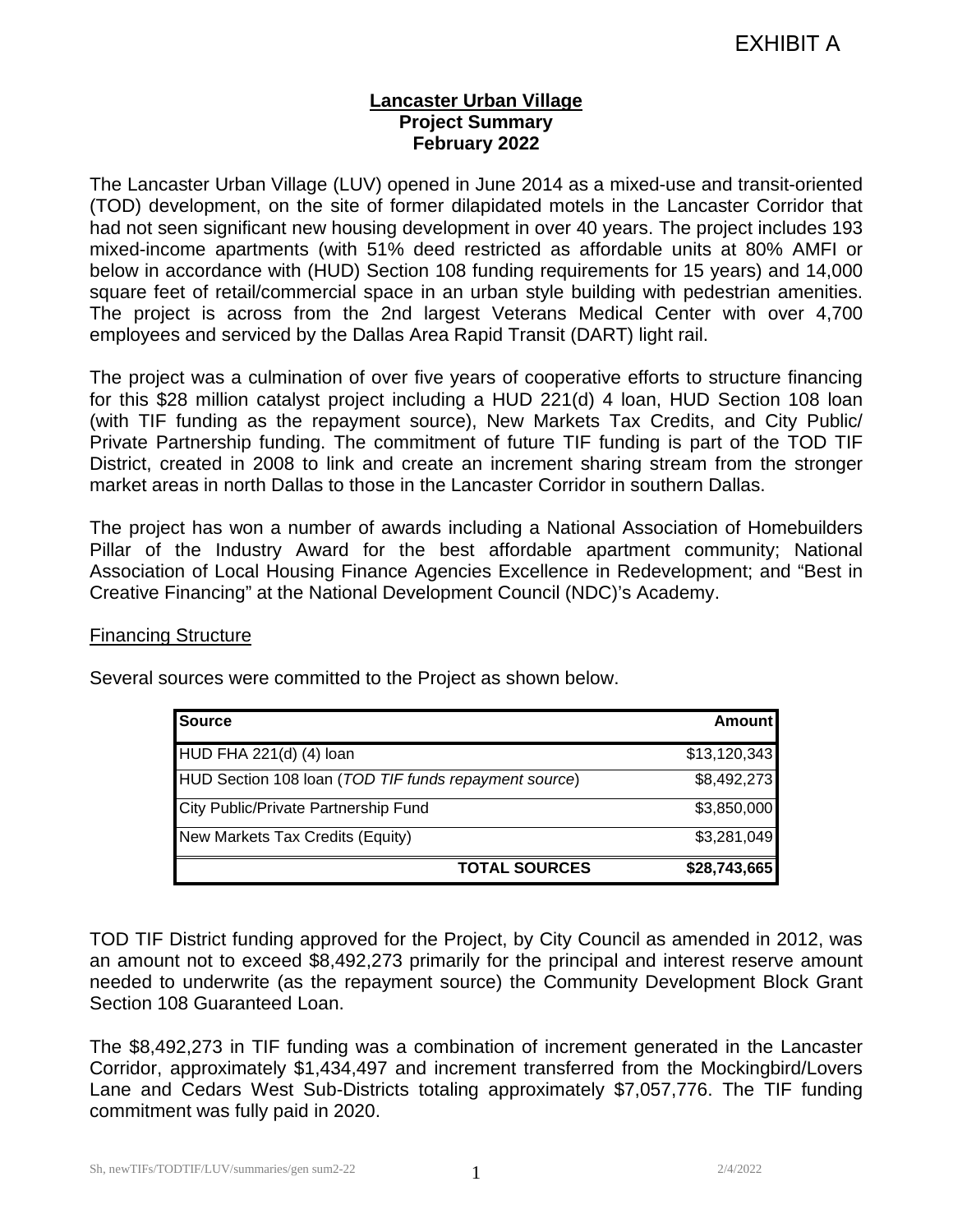#### SEC. 20A-4.1. HOUSING VOUCHER INCENTIVES.

In accordance with Section 250.007(c) of the Texas Local Government Code, as amended, the city hereby creates and implements the following voluntary program to encourage acceptance of housing vouchers, including vouchers directly or indirectly funded by the federal government.

- a) Subsidy. All housing accommodations that benefit from a subsidy approved by the city council on or after the effective date of this ordinance shall not discriminate against holders of any housing vouchers, including vouchers directly or indirectly funded by the federal government.
- b) Financial award. Multifamily housing accommodations that benefit from a financial award approved by the city council on or after the effective date of this ordinance shall set aside at least 10 percent of the dwelling units and solely lease those dwelling units to holders of housing vouchers, including vouchers directly or indirectly funded by the federal government, for a minimum of 15 years from the date of the initial issuance of the housing accommodation's certificate of occupancy. Multifamily has the meaning assigned in Section 51A-4.209 (b)(5) of the Dallas Development Code, as amended. (Ord. 30246 )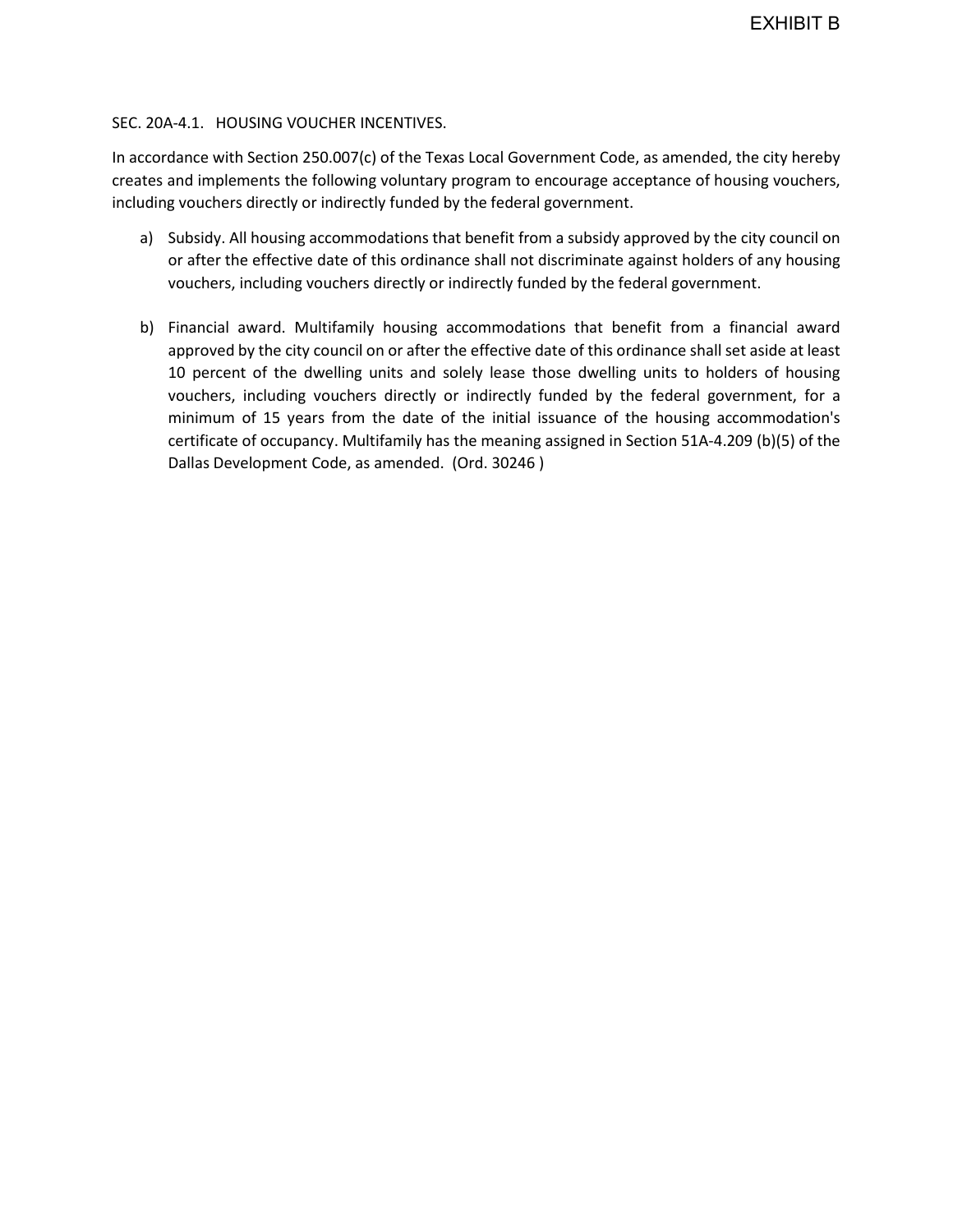

# FY2022 SMALL AREA FMRS FOR DALLAS, TX **HUD METRO FMR AREA**

In metropolitan areas, HUD defines Small Areas using ZIP Codes within the metropolitan area. Using ZIP codes as the basis for FMRs provides tenants with greater ability to move into "Opportunity Neighborhoods" with jobs, public transportation, and good schools. They also provide for multiple payment standards within a metropolitan area, and they are likely to reduce need for extensive market area rent reasonableness studies. Lastly, HUD hopes that setting FMRs for each ZIP code will reduce overpayment in lower-rent areas.

The Dallas, TX HUD Metro FMR Area consists of the following counties: Collin County, TX; Dallas County, TX; Denton County, TX; Ellis County, TX; Hunt County, TX; Kaufman County, TX; and Rockwall County, TX. All information here applies to the entirety of the Dallas, TX HUD Metro FMR Area.

| Dallas, TX HUD Metro FMR Area Advisory Small Area FMRs By Unit Bedrooms |         |         |         |                                                                        |         |  |
|-------------------------------------------------------------------------|---------|---------|---------|------------------------------------------------------------------------|---------|--|
|                                                                         |         |         |         | ZIP Code Efficiency One-Bedroom Two-Bedroom Three-Bedroom Four-Bedroom |         |  |
| 75001                                                                   | \$1,480 | \$1,580 | \$1,870 | \$2,380                                                                | \$3,130 |  |
| 75002                                                                   | \$1,410 | \$1,500 | \$1,780 | \$2,270                                                                | \$2,980 |  |
| 75006                                                                   | \$1,110 | \$1,190 | \$1,410 | \$1,800                                                                | \$2,360 |  |
| 75007                                                                   | \$1,140 | \$1,220 | \$1,440 | \$1,840                                                                | \$2,410 |  |
| 75009                                                                   | \$1,450 | \$1,540 | \$1,830 | \$2,330                                                                | \$3,060 |  |
| 75010                                                                   | \$1,240 | \$1,330 | \$1,570 | \$2,000                                                                | \$2,630 |  |
| 75011                                                                   | \$1,060 | \$1,130 | \$1,340 | \$1,710                                                                | \$2,240 |  |
| 75013                                                                   | \$1,370 | \$1,460 | \$1,730 | \$2,210                                                                | \$2,900 |  |
| 75014                                                                   | \$1,020 | \$1,090 | \$1,290 | \$1,640                                                                | \$2,160 |  |
| 75015                                                                   | \$1,020 | \$1,090 | \$1,290 | \$1,640                                                                | \$2,160 |  |
| 75016                                                                   | \$1,020 | \$1,090 | \$1,290 | \$1,640                                                                | \$2,160 |  |
| 75017                                                                   | \$1,020 | \$1,090 | \$1,290 | \$1,640                                                                | \$2,160 |  |
| 75019                                                                   | \$1,320 | \$1,410 | \$1,670 | \$2,130                                                                | \$2,800 |  |
| 75022                                                                   | \$1,610 | \$1,720 | \$2,040 | \$2,600                                                                | \$3,410 |  |
| 75023                                                                   | \$1,260 | \$1,350 | \$1,600 | \$2,040                                                                | \$2,680 |  |
| 75024                                                                   | \$1,570 | \$1,680 | \$1,990 | \$2,540                                                                | \$3,330 |  |
| <u>75025</u>                                                            | \$1,370 | \$1,460 | \$1,730 | \$2,210                                                                | \$2,900 |  |
| 75026                                                                   | \$1,260 | \$1,350 | \$1,600 | \$2,040                                                                | \$2,680 |  |
| 75027                                                                   | \$1,130 | \$1,210 | \$1,430 | \$1,820                                                                | \$2,390 |  |
| 75028                                                                   | \$1,610 | \$1,720 | \$2,040 | \$2,600                                                                | \$3,420 |  |
| 75029                                                                   | \$1,130 | \$1,210 | \$1,430 | \$1,820                                                                | \$2,390 |  |
| 75030                                                                   | \$1,020 | \$1,090 | \$1,290 | \$1,640                                                                | \$2,160 |  |
| 75032                                                                   | \$1,290 | \$1,380 | \$1,630 | \$2,080                                                                | \$2,730 |  |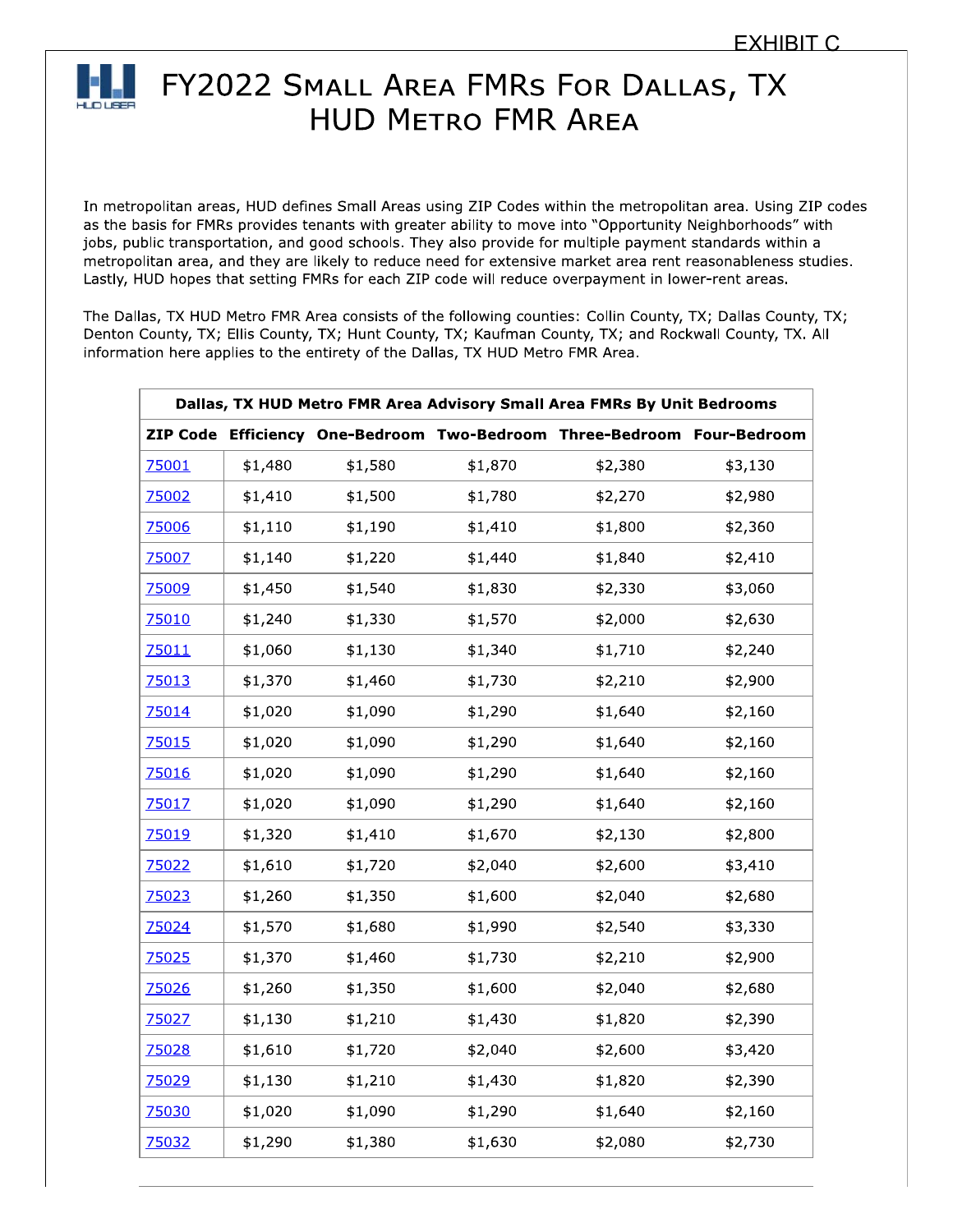| Dallas, TX HUD Metro FMR Area Advisory Small Area FMRs By Unit Bedrooms |         |         |         |                                                                        |         |  |
|-------------------------------------------------------------------------|---------|---------|---------|------------------------------------------------------------------------|---------|--|
|                                                                         |         |         |         | ZIP Code Efficiency One-Bedroom Two-Bedroom Three-Bedroom Four-Bedroom |         |  |
| 75033                                                                   | \$1,160 | \$1,240 | \$1,470 | \$1,880                                                                | \$2,460 |  |
| 75034                                                                   | \$1,400 | \$1,490 | \$1,770 | \$2,260                                                                | \$2,960 |  |
| 75035                                                                   | \$1,610 | \$1,720 | \$2,040 | \$2,600                                                                | \$3,420 |  |
| 75036                                                                   | \$1,130 | \$1,210 | \$1,430 | \$1,820                                                                | \$2,390 |  |
| 75038                                                                   | \$1,130 | \$1,210 | \$1,430 | \$1,820                                                                | \$2,390 |  |
| 75039                                                                   | \$1,610 | \$1,720 | \$2,040 | \$2,600                                                                | \$3,420 |  |
| 75040                                                                   | \$990   | \$1,060 | \$1,250 | \$1,590                                                                | \$2,090 |  |
| 75041                                                                   | \$960   | \$1,020 | \$1,210 | \$1,540                                                                | \$2,030 |  |
| 75042                                                                   | \$880   | \$940   | \$1,110 | \$1,410                                                                | \$1,860 |  |
| 75043                                                                   | \$1,060 | \$1,130 | \$1,340 | \$1,710                                                                | \$2,240 |  |
| 75044                                                                   | \$1,180 | \$1,270 | \$1,500 | \$1,910                                                                | \$2,510 |  |
| 75045                                                                   | \$1,020 | \$1,090 | \$1,290 | \$1,640                                                                | \$2,160 |  |
| 75046                                                                   | \$1,020 | \$1,090 | \$1,290 | \$1,640                                                                | \$2,160 |  |
| 75047                                                                   | \$1,020 | \$1,090 | \$1,290 | \$1,640                                                                | \$2,160 |  |
| 75048                                                                   | \$1,330 | \$1,420 | \$1,680 | \$2,140                                                                | \$2,810 |  |
| 75049                                                                   | \$1,020 | \$1,090 | \$1,290 | \$1,640                                                                | \$2,160 |  |
| 75050                                                                   | \$1,020 | \$1,100 | \$1,310 | \$1,680                                                                | \$2,180 |  |
| 75051                                                                   | \$870   | \$940   | \$1,110 | \$1,420                                                                | \$1,860 |  |
| 75052                                                                   | \$1,130 | \$1,240 | \$1,470 | \$1,900                                                                | \$2,450 |  |
| 75053                                                                   | \$990   | \$1,080 | \$1,280 | \$1,660                                                                | \$2,140 |  |
| <u>75054</u>                                                            | \$1,410 | \$1,590 | \$1,900 | \$2,520                                                                | \$3,140 |  |
| 75056                                                                   | \$1,320 | \$1,410 | \$1,670 | \$2,130                                                                | \$2,800 |  |
| 75057                                                                   | \$1,160 | \$1,240 | \$1,470 | \$1,870                                                                | \$2,460 |  |
| 75058                                                                   | \$840   | \$1,050 | \$1,250 | \$1,670                                                                | \$1,990 |  |
| 75060                                                                   | \$910   | \$970   | \$1,150 | \$1,470                                                                | \$1,930 |  |
| 75061                                                                   | \$970   | \$1,040 | \$1,230 | \$1,570                                                                | \$2,060 |  |
| 75062                                                                   | \$1,000 | \$1,060 | \$1,260 | \$1,610                                                                | \$2,110 |  |
| 75063                                                                   | \$1,380 | \$1,480 | \$1,750 | \$2,230                                                                | \$2,930 |  |
| 75065                                                                   | \$1,170 | \$1,250 | \$1,480 | \$1,890                                                                | \$2,480 |  |
| 75067                                                                   | \$1,180 | \$1,270 | \$1,500 | \$1,910                                                                | \$2,510 |  |
| 75068                                                                   | \$1,560 | \$1,670 | \$1,980 | \$2,520                                                                | \$3,310 |  |
| 75069                                                                   | \$1,080 | \$1,160 | \$1,370 | \$1,750                                                                | \$2,290 |  |
| 75070                                                                   | \$1,360 | \$1,450 | \$1,720 | \$2,190                                                                | \$2,880 |  |
| 75071                                                                   | \$1,450 | \$1,540 | \$1,830 | \$2,330                                                                | \$3,060 |  |
| 75072                                                                   | \$1,260 | \$1,350 | \$1,600 | \$2,040                                                                | \$2,680 |  |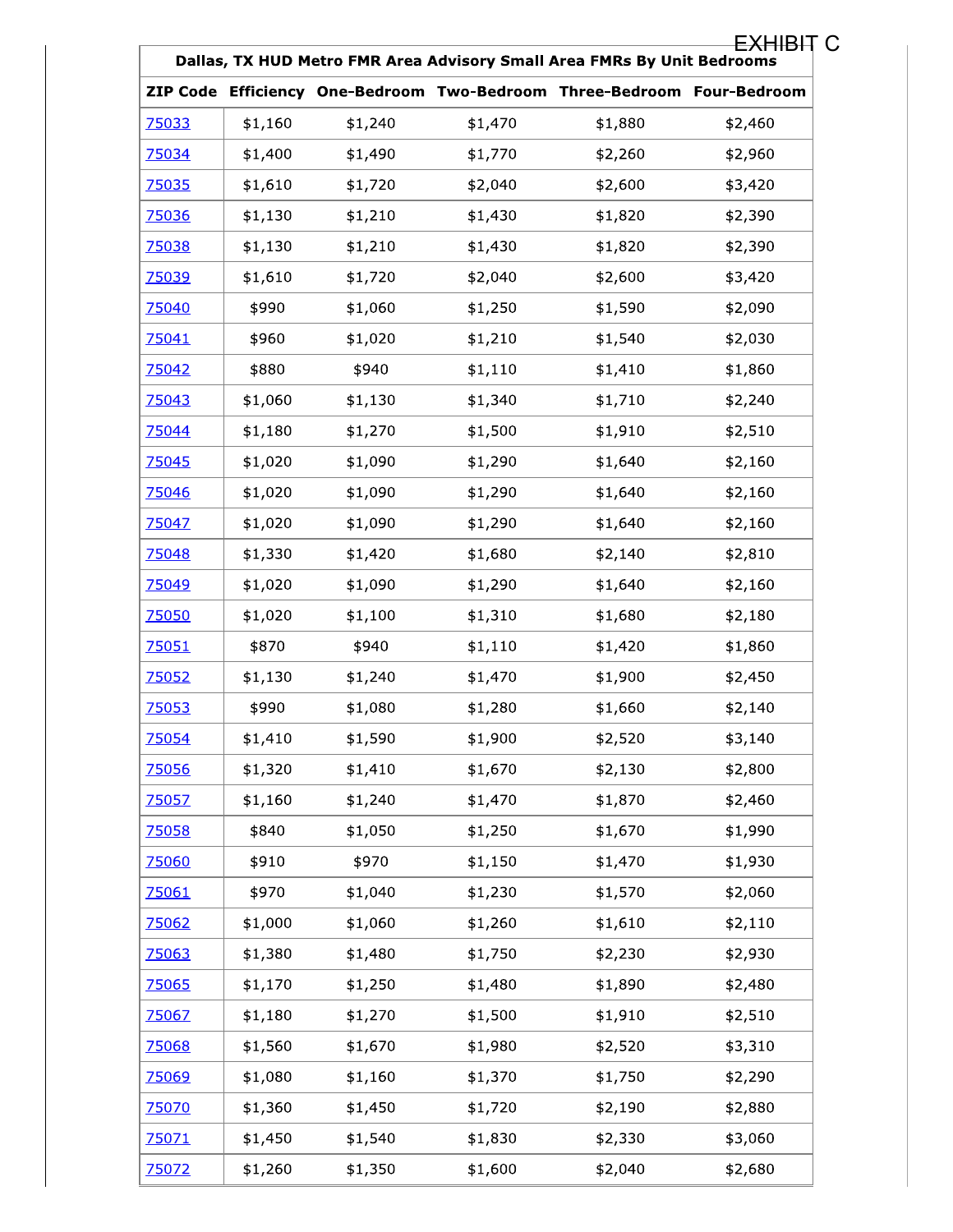| Dallas, TX HUD Metro FMR Area Advisory Small Area FMRs By Unit Bedrooms |         |         |         |                                                                        |         |  |
|-------------------------------------------------------------------------|---------|---------|---------|------------------------------------------------------------------------|---------|--|
|                                                                         |         |         |         | ZIP Code Efficiency One-Bedroom Two-Bedroom Three-Bedroom Four-Bedroom |         |  |
| <u>75074</u>                                                            | \$1,210 | \$1,290 | \$1,530 | \$1,950                                                                | \$2,560 |  |
| 75075                                                                   | \$1,200 | \$1,280 | \$1,520 | \$1,940                                                                | \$2,540 |  |
| 75077                                                                   | \$1,380 | \$1,480 | \$1,750 | \$2,230                                                                | \$2,930 |  |
| 75078                                                                   | \$1,390 | \$1,490 | \$1,760 | \$2,240                                                                | \$2,950 |  |
| 75080                                                                   | \$1,150 | \$1,230 | \$1,460 | \$1,860                                                                | \$2,440 |  |
| 75081                                                                   | \$1,300 | \$1,390 | \$1,650 | \$2,100                                                                | \$2,760 |  |
| 75082                                                                   | \$1,450 | \$1,550 | \$1,840 | \$2,350                                                                | \$3,080 |  |
| 75083                                                                   | \$1,020 | \$1,090 | \$1,290 | \$1,640                                                                | \$2,160 |  |
| 75085                                                                   | \$1,020 | \$1,090 | \$1,290 | \$1,640                                                                | \$2,160 |  |
| 75086                                                                   | \$1,260 | \$1,350 | \$1,600 | \$2,040                                                                | \$2,680 |  |
| 75087                                                                   | \$1,300 | \$1,390 | \$1,650 | \$2,100                                                                | \$2,760 |  |
| 75088                                                                   | \$1,480 | \$1,580 | \$1,870 | \$2,380                                                                | \$3,130 |  |
| 75089                                                                   | \$1,580 | \$1,690 | \$2,000 | \$2,550                                                                | \$3,350 |  |
| <u>75093</u>                                                            | \$1,450 | \$1,550 | \$1,840 | \$2,350                                                                | \$3,080 |  |
| 75094                                                                   | \$1,610 | \$1,720 | \$2,040 | \$2,600                                                                | \$3,420 |  |
| 75097                                                                   | \$1,260 | \$1,350 | \$1,600 | \$2,040                                                                | \$2,680 |  |
| 75098                                                                   | \$1,380 | \$1,480 | \$1,750 | \$2,230                                                                | \$2,930 |  |
| 75099                                                                   | \$1,020 | \$1,090 | \$1,290 | \$1,640                                                                | \$2,160 |  |
| 75101                                                                   | \$860   | \$920   | \$1,090 | \$1,390                                                                | \$1,820 |  |
| 75104                                                                   | \$1,280 | \$1,370 | \$1,620 | \$2,060                                                                | \$2,710 |  |
| 75106                                                                   | \$1,020 | \$1,090 | \$1,290 | \$1,640                                                                | \$2,160 |  |
| 75114                                                                   | \$1,130 | \$1,210 | \$1,430 | \$1,820                                                                | \$2,390 |  |
| 75115                                                                   | \$1,100 | \$1,170 | \$1,390 | \$1,770                                                                | \$2,330 |  |
| <u>75116</u>                                                            | \$970   | \$1,040 | \$1,230 | \$1,570                                                                | \$2,060 |  |
| 75118                                                                   | \$960   | \$1,020 | \$1,210 | \$1,540                                                                | \$2,030 |  |
| 75119                                                                   | \$870   | \$930   | \$1,100 | \$1,400                                                                | \$1,840 |  |
| 75123                                                                   | \$1,020 | \$1,090 | \$1,290 | \$1,640                                                                | \$2,160 |  |
| 75125                                                                   | \$990   | \$1,060 | \$1,250 | \$1,590                                                                | \$2,090 |  |
| 75126                                                                   | \$1,400 | \$1,490 | \$1,770 | \$2,260                                                                | \$2,960 |  |
| 75132                                                                   | \$1,330 | \$1,430 | \$1,690 | \$2,150                                                                | \$2,820 |  |
| 75134                                                                   | \$1,000 | \$1,060 | \$1,260 | \$1,610                                                                | \$2,110 |  |
| <u>75135</u>                                                            | \$960   | \$1,030 | \$1,220 | \$1,560                                                                | \$2,040 |  |
| 75137                                                                   | \$1,200 | \$1,280 | \$1,520 | \$1,940                                                                | \$2,540 |  |
| 75138                                                                   | \$1,020 | \$1,090 | \$1,290 | \$1,640                                                                | \$2,160 |  |
| 75141                                                                   | \$960   | \$1,020 | \$1,210 | \$1,540                                                                | \$2,030 |  |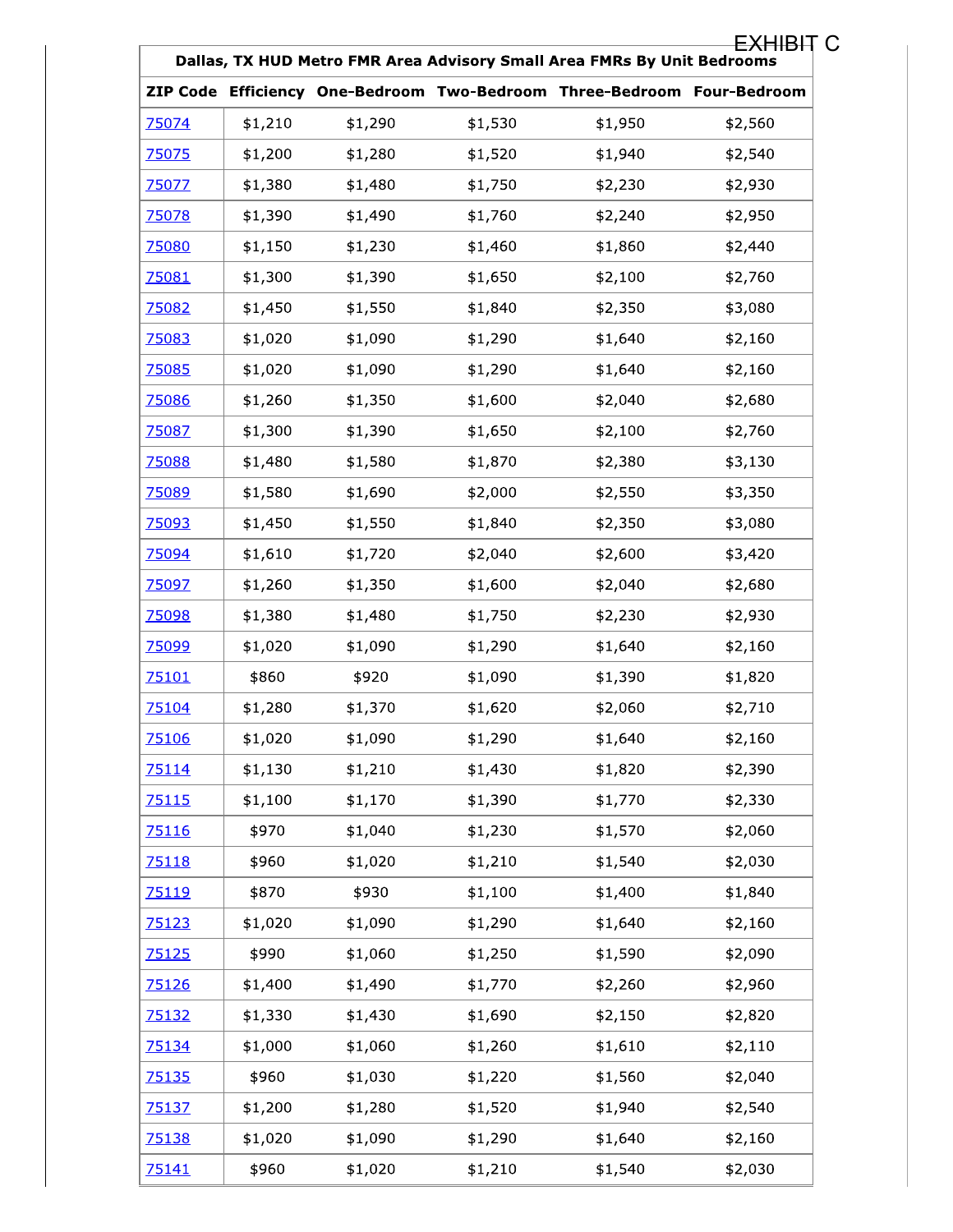| Dallas, TX HUD Metro FMR Area Advisory Small Area FMRs By Unit Bedrooms<br>ZIP Code Efficiency One-Bedroom Two-Bedroom Three-Bedroom Four-Bedroom |         |         |         |         |         |  |
|---------------------------------------------------------------------------------------------------------------------------------------------------|---------|---------|---------|---------|---------|--|
|                                                                                                                                                   |         |         |         |         |         |  |
| 75142                                                                                                                                             | \$880   | \$940   | \$1,110 | \$1,410 | \$1,860 |  |
| 75143                                                                                                                                             | \$810   | \$860   | \$1,020 | \$1,300 | \$1,710 |  |
| 75146                                                                                                                                             | \$1,020 | \$1,090 | \$1,290 | \$1,640 | \$2,160 |  |
| 75147                                                                                                                                             | \$770   | \$830   | \$980   | \$1,250 | \$1,640 |  |
| 75149                                                                                                                                             | \$970   | \$1,040 | \$1,230 | \$1,570 | \$2,060 |  |
| 75150                                                                                                                                             | \$1,070 | \$1,150 | \$1,360 | \$1,730 | \$2,280 |  |
| 75152                                                                                                                                             | \$1,050 | \$1,120 | \$1,330 | \$1,700 | \$2,230 |  |
| 75154                                                                                                                                             | \$1,120 | \$1,200 | \$1,420 | \$1,810 | \$2,380 |  |
| 75156                                                                                                                                             | \$960   | \$1,020 | \$1,210 | \$1,540 | \$2,030 |  |
| 75157                                                                                                                                             | \$810   | \$860   | \$1,020 | \$1,300 | \$1,710 |  |
| 75158                                                                                                                                             | \$1,080 | \$1,160 | \$1,370 | \$1,750 | \$2,290 |  |
| 75159                                                                                                                                             | \$950   | \$1,010 | \$1,200 | \$1,530 | \$2,010 |  |
| 75160                                                                                                                                             | \$920   | \$980   | \$1,160 | \$1,480 | \$1,940 |  |
| 75161                                                                                                                                             | \$950   | \$1,010 | \$1,200 | \$1,530 | \$2,010 |  |
| 75164                                                                                                                                             | \$1,060 | \$1,130 | \$1,340 | \$1,710 | \$2,240 |  |
| 75165                                                                                                                                             | \$940   | \$1,000 | \$1,190 | \$1,520 | \$1,990 |  |
| 75166                                                                                                                                             | \$1,610 | \$1,720 | \$2,040 | \$2,600 | \$3,420 |  |
| 75167                                                                                                                                             | \$1,380 | \$1,480 | \$1,750 | \$2,230 | \$2,930 |  |
| 75168                                                                                                                                             | \$990   | \$1,060 | \$1,250 | \$1,590 | \$2,090 |  |
| 75169                                                                                                                                             | \$760   | \$810   | \$960   | \$1,220 | \$1,610 |  |
| 75172                                                                                                                                             | \$840   | \$890   | \$1,060 | \$1,350 | \$1,770 |  |
| 75173                                                                                                                                             | \$1,050 | \$1,120 | \$1,330 | \$1,700 | \$2,230 |  |
| 75180                                                                                                                                             | \$970   | \$1,040 | \$1,230 | \$1,570 | \$2,060 |  |
| <u>75181</u>                                                                                                                                      | \$1,610 | \$1,720 | \$2,040 | \$2,600 | \$3,420 |  |
| 75182                                                                                                                                             | \$1,400 | \$1,530 | \$1,830 | \$2,360 | \$3,130 |  |
| 75185                                                                                                                                             | \$1,020 | \$1,090 | \$1,290 | \$1,640 | \$2,160 |  |
| 75187                                                                                                                                             | \$1,020 | \$1,090 | \$1,290 | \$1,640 | \$2,160 |  |
| 75189                                                                                                                                             | \$1,340 | \$1,440 | \$1,700 | \$2,170 | \$2,850 |  |
| 75201                                                                                                                                             | \$1,610 | \$1,720 | \$2,040 | \$2,600 | \$3,420 |  |
| <u>75202</u>                                                                                                                                      | \$1,450 | \$1,540 | \$1,830 | \$2,330 | \$3,060 |  |
| 75203                                                                                                                                             | \$810   | \$870   | \$1,030 | \$1,310 | \$1,720 |  |
| 75204                                                                                                                                             | \$1,610 | \$1,720 | \$2,040 | \$2,600 | \$3,420 |  |
| <u>75205</u>                                                                                                                                      | \$1,470 | \$1,570 | \$1,860 | \$2,370 | \$3,110 |  |
| 75206                                                                                                                                             | \$1,330 | \$1,430 | \$1,690 | \$2,150 | \$2,830 |  |
| 75207                                                                                                                                             | \$1,530 | \$1,640 | \$1,940 | \$2,470 | \$3,250 |  |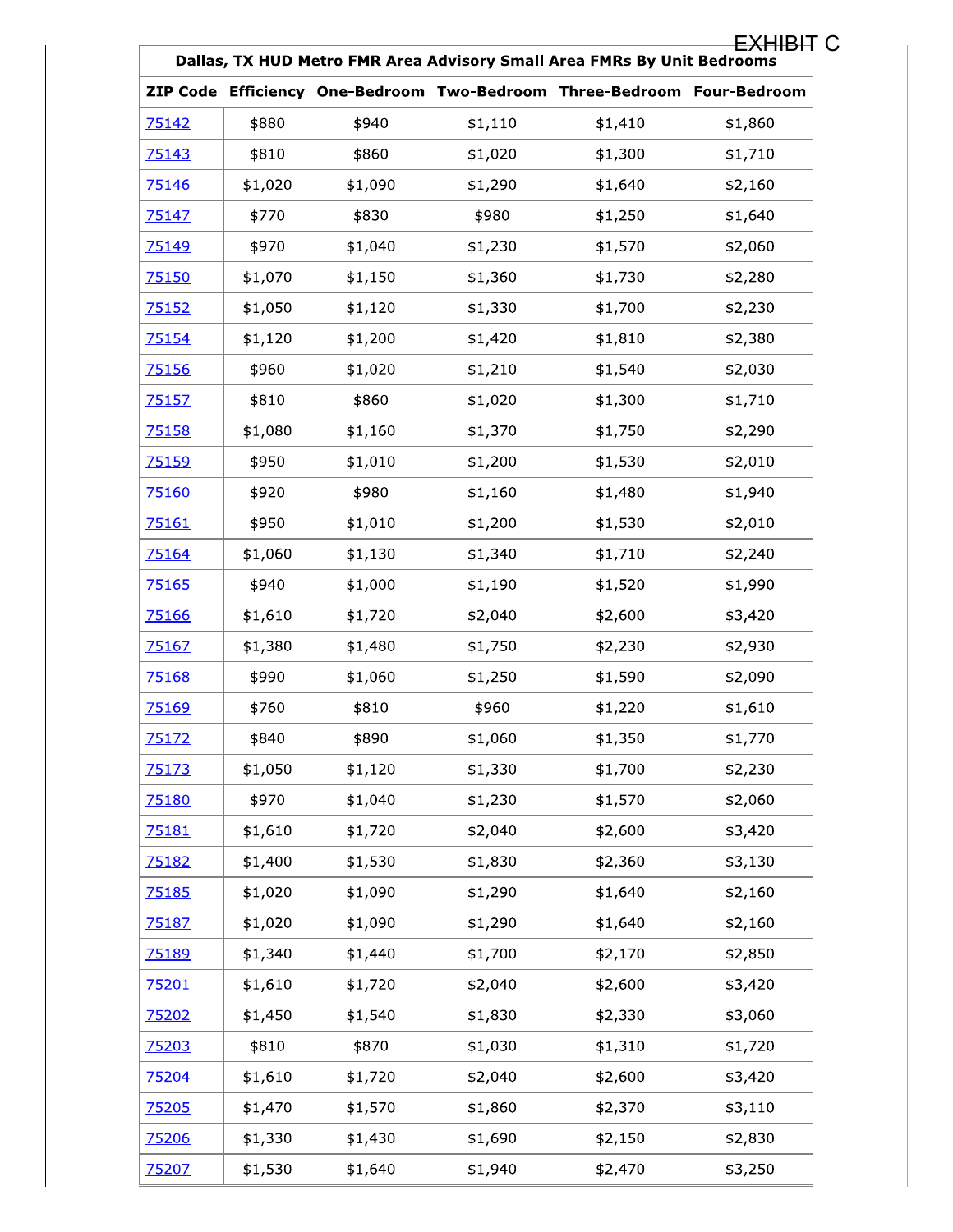| Dallas, TX HUD Metro FMR Area Advisory Small Area FMRs By Unit Bedrooms |         |         |         |                                                                        |         |  |
|-------------------------------------------------------------------------|---------|---------|---------|------------------------------------------------------------------------|---------|--|
|                                                                         |         |         |         | ZIP Code Efficiency One-Bedroom Two-Bedroom Three-Bedroom Four-Bedroom |         |  |
| <u>75208</u>                                                            | \$1,030 | \$1,110 | \$1,310 | \$1,670                                                                | \$2,190 |  |
| 75209                                                                   | \$1,300 | \$1,390 | \$1,650 | \$2,100                                                                | \$2,760 |  |
| <u>75210</u>                                                            | \$710   | \$760   | \$900   | \$1,150                                                                | \$1,510 |  |
| 75211                                                                   | \$860   | \$920   | \$1,090 | \$1,390                                                                | \$1,820 |  |
| 75212                                                                   | \$830   | \$890   | \$1,050 | \$1,340                                                                | \$1,760 |  |
| 75214                                                                   | \$1,160 | \$1,240 | \$1,470 | \$1,870                                                                | \$2,460 |  |
| 75215                                                                   | \$770   | \$830   | \$980   | \$1,250                                                                | \$1,640 |  |
| 75216                                                                   | \$760   | \$810   | \$960   | \$1,220                                                                | \$1,610 |  |
| 75217                                                                   | \$810   | \$860   | \$1,020 | \$1,300                                                                | \$1,710 |  |
| 75218                                                                   | \$1,090 | \$1,160 | \$1,380 | \$1,760                                                                | \$2,310 |  |
| 75219                                                                   | \$1,520 | \$1,630 | \$1,930 | \$2,460                                                                | \$3,230 |  |
| 75220                                                                   | \$950   | \$1,010 | \$1,200 | \$1,530                                                                | \$2,010 |  |
| 75221                                                                   | \$1,020 | \$1,090 | \$1,290 | \$1,640                                                                | \$2,160 |  |
| <u>75222</u>                                                            | \$1,020 | \$1,090 | \$1,290 | \$1,640                                                                | \$2,160 |  |
| 75223                                                                   | \$880   | \$940   | \$1,110 | \$1,410                                                                | \$1,860 |  |
| 75224                                                                   | \$810   | \$860   | \$1,020 | \$1,300                                                                | \$1,710 |  |
| 75225                                                                   | \$1,610 | \$1,720 | \$2,040 | \$2,600                                                                | \$3,420 |  |
| 75226                                                                   | \$1,160 | \$1,240 | \$1,470 | \$1,870                                                                | \$2,460 |  |
| 75227                                                                   | \$880   | \$940   | \$1,110 | \$1,410                                                                | \$1,860 |  |
| 75228                                                                   | \$870   | \$930   | \$1,100 | \$1,400                                                                | \$1,840 |  |
| <u>75229</u>                                                            | \$980   | \$1,050 | \$1,240 | \$1,580                                                                | \$2,080 |  |
| 75230                                                                   | \$1,000 | \$1,070 | \$1,270 | \$1,620                                                                | \$2,130 |  |
| 75231                                                                   | \$970   | \$1,040 | \$1,230 | \$1,570                                                                | \$2,060 |  |
| <u>75232</u>                                                            | \$920   | \$990   | \$1,170 | \$1,490                                                                | \$1,960 |  |
| 75233                                                                   | \$930   | \$1,000 | \$1,180 | \$1,500                                                                | \$1,980 |  |
| 75234                                                                   | \$1,100 | \$1,170 | \$1,390 | \$1,770                                                                | \$2,330 |  |
| 75235                                                                   | \$1,190 | \$1,270 | \$1,510 | \$1,920                                                                | \$2,530 |  |
| 75236                                                                   | \$920   | \$980   | \$1,160 | \$1,480                                                                | \$1,940 |  |
| 75237                                                                   | \$880   | \$940   | \$1,110 | \$1,410                                                                | \$1,860 |  |
| <u>75238</u>                                                            | \$1,000 | \$1,060 | \$1,260 | \$1,610                                                                | \$2,110 |  |
| 75240                                                                   | \$1,010 | \$1,080 | \$1,280 | \$1,630                                                                | \$2,140 |  |
| 75241                                                                   | \$910   | \$970   | \$1,150 | \$1,470                                                                | \$1,930 |  |
| <u>75242</u>                                                            | \$1,020 | \$1,090 | \$1,290 | \$1,640                                                                | \$2,160 |  |
| 75243                                                                   | \$1,000 | \$1,060 | \$1,260 | \$1,610                                                                | \$2,110 |  |
| 75244                                                                   | \$1,340 | \$1,440 | \$1,700 | \$2,170                                                                | \$2,850 |  |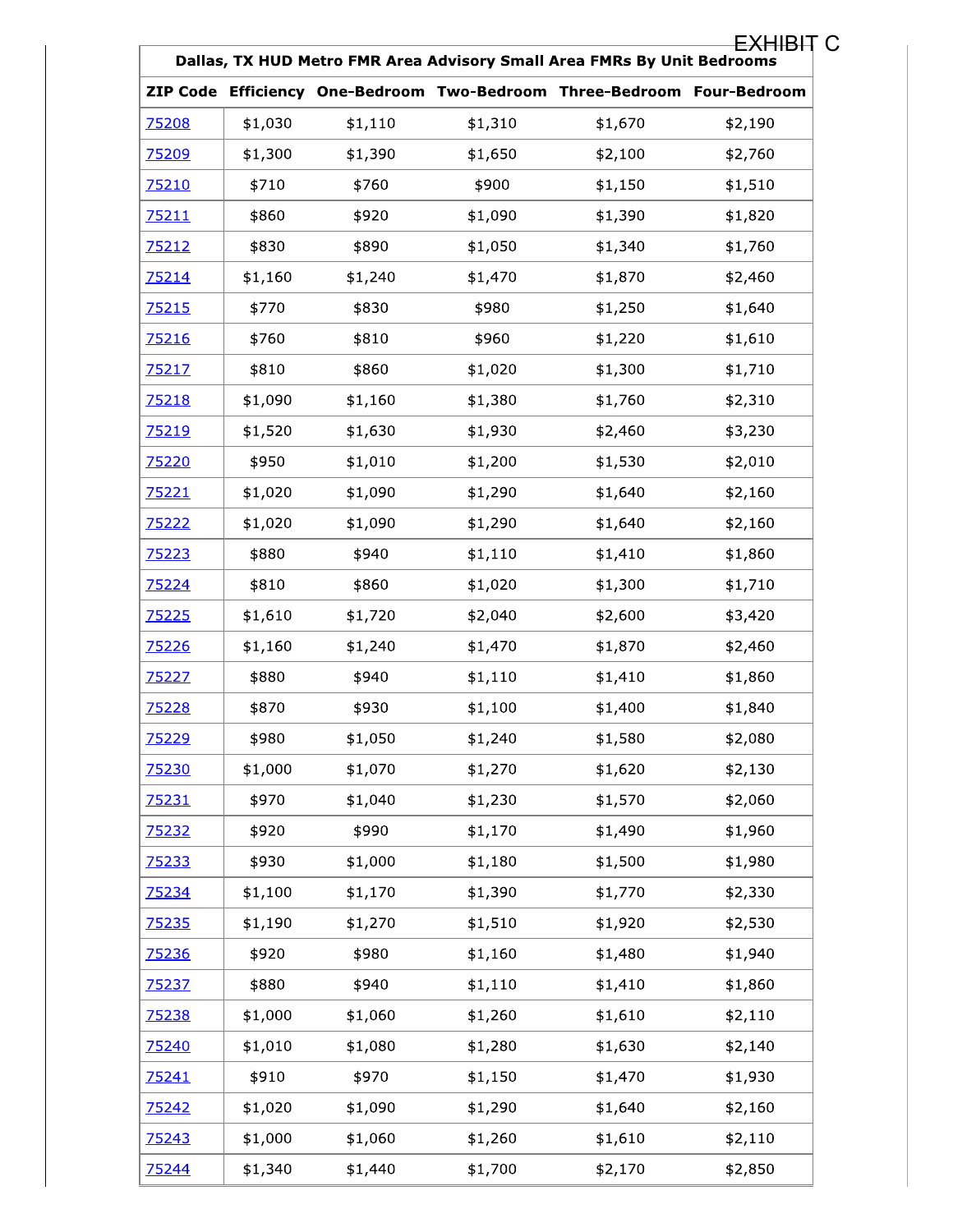| ZIP Code Efficiency One-Bedroom Two-Bedroom Three-Bedroom Four-Bedroom |         |         |         |         |         |  |  |
|------------------------------------------------------------------------|---------|---------|---------|---------|---------|--|--|
| 75246                                                                  | \$780   | \$840   | \$990   | \$1,260 | \$1,660 |  |  |
| 75247                                                                  | \$820   | \$880   | \$1,040 | \$1,330 | \$1,740 |  |  |
| 75248                                                                  | \$1,250 | \$1,330 | \$1,580 | \$2,010 | \$2,650 |  |  |
| 75249                                                                  | \$1,400 | \$1,490 | \$1,770 | \$2,260 | \$2,960 |  |  |
| 75250                                                                  | \$1,020 | \$1,090 | \$1,290 | \$1,640 | \$2,160 |  |  |
| 75251                                                                  | \$1,250 | \$1,330 | \$1,580 | \$2,010 | \$2,650 |  |  |
| <u>75252</u>                                                           | \$1,210 | \$1,290 | \$1,530 | \$1,950 | \$2,560 |  |  |
| <u>75253</u>                                                           | \$960   | \$1,030 | \$1,220 | \$1,560 | \$2,040 |  |  |
| 75254                                                                  | \$1,180 | \$1,260 | \$1,490 | \$1,900 | \$2,490 |  |  |
| 75261                                                                  | \$940   | \$1,070 | \$1,270 | \$1,690 | \$2,100 |  |  |
| 75270                                                                  | \$1,020 | \$1,090 | \$1,290 | \$1,640 | \$2,160 |  |  |
| <u>75287</u>                                                           | \$1,210 | \$1,290 | \$1,530 | \$1,950 | \$2,560 |  |  |
| 75313                                                                  | \$1,020 | \$1,090 | \$1,290 | \$1,640 | \$2,160 |  |  |
| 75315                                                                  | \$1,020 | \$1,090 | \$1,290 | \$1,640 | \$2,160 |  |  |
| 75336                                                                  | \$1,020 | \$1,090 | \$1,290 | \$1,640 | \$2,160 |  |  |
| 75339                                                                  | \$1,020 | \$1,090 | \$1,290 | \$1,640 | \$2,160 |  |  |
| 75342                                                                  | \$1,020 | \$1,090 | \$1,290 | \$1,640 | \$2,160 |  |  |
| 75354                                                                  | \$1,020 | \$1,090 | \$1,290 | \$1,640 | \$2,160 |  |  |
| 75355                                                                  | \$1,020 | \$1,090 | \$1,290 | \$1,640 | \$2,160 |  |  |
| <u>75356</u>                                                           | \$1,020 | \$1,090 | \$1,290 | \$1,640 | \$2,160 |  |  |
| 75357                                                                  | \$1,020 | \$1,090 | \$1,290 | \$1,640 | \$2,160 |  |  |
| 75360                                                                  | \$1,020 | \$1,090 | \$1,290 | \$1,640 | \$2,160 |  |  |
| 75367                                                                  | \$1,020 | \$1,090 | \$1,290 | \$1,640 | \$2,160 |  |  |
| 75370                                                                  | \$1,260 | \$1,350 | \$1,600 | \$2,040 | \$2,680 |  |  |
| 75371                                                                  | \$1,020 | \$1,090 | \$1,290 | \$1,640 | \$2,160 |  |  |
| <u>75372</u>                                                           | \$1,020 | \$1,090 | \$1,290 | \$1,640 | \$2,160 |  |  |
| <u>75374</u>                                                           | \$1,020 | \$1,090 | \$1,290 | \$1,640 | \$2,160 |  |  |
| 75376                                                                  | \$1,020 | \$1,090 | \$1,290 | \$1,640 | \$2,160 |  |  |
| 75378                                                                  | \$1,020 | \$1,090 | \$1,290 | \$1,640 | \$2,160 |  |  |
| 75379                                                                  | \$1,260 | \$1,350 | \$1,600 | \$2,040 | \$2,680 |  |  |
| 75380                                                                  | \$1,020 | \$1,090 | \$1,290 | \$1,640 | \$2,160 |  |  |
| 75381                                                                  | \$1,020 | \$1,090 | \$1,290 | \$1,640 | \$2,160 |  |  |
| <u>75382</u>                                                           | \$1,020 | \$1,090 | \$1,290 | \$1,640 | \$2,160 |  |  |
| 75390                                                                  | \$1,020 | \$1,090 | \$1,290 | \$1,640 | \$2,160 |  |  |
| 75398                                                                  | \$1,020 | \$1,090 | \$1,290 | \$1,640 | \$2,160 |  |  |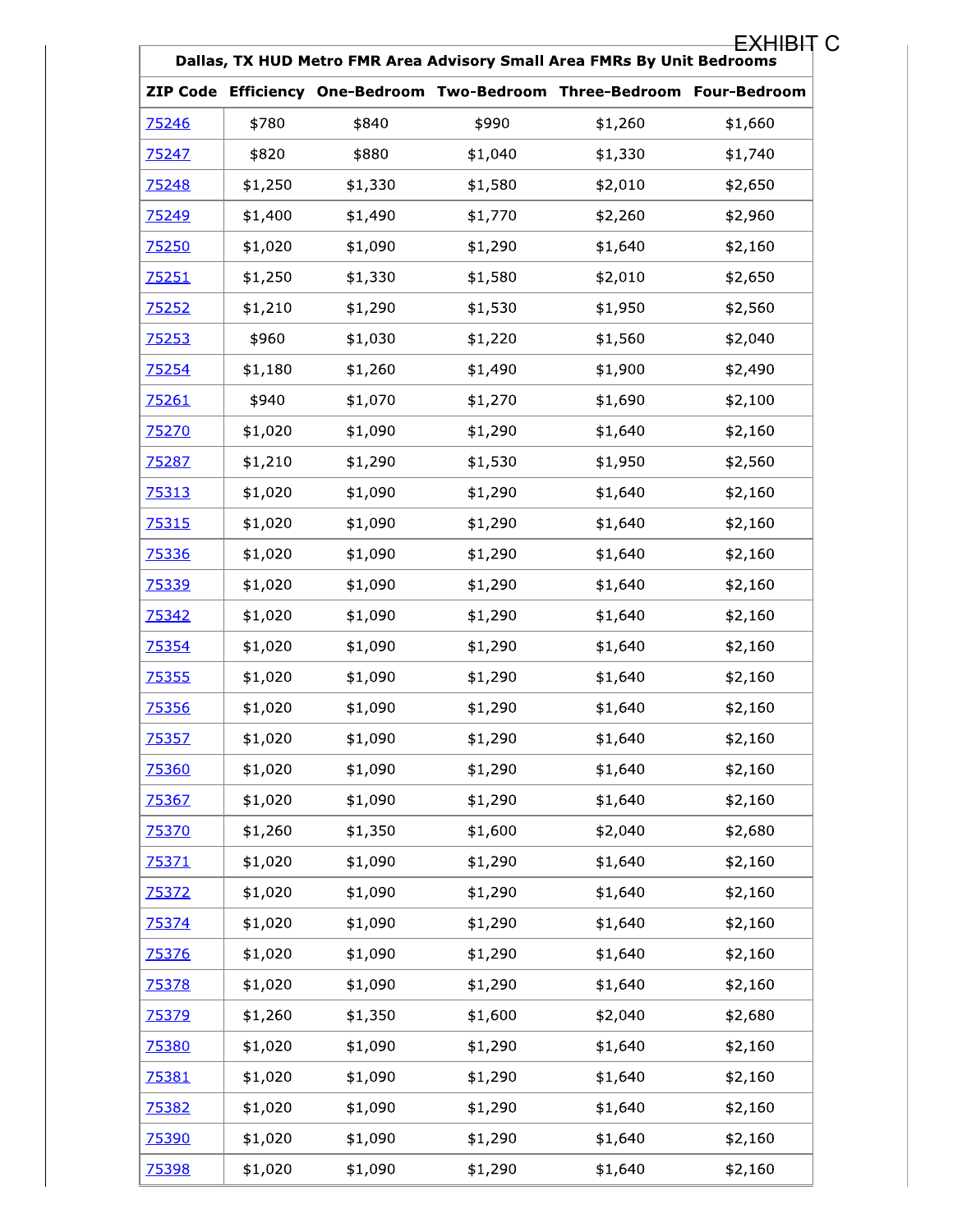| Dallas, TX HUD Metro FMR Area Advisory Small Area FMRs By Unit Bedrooms<br>ZIP Code Efficiency One-Bedroom Two-Bedroom Three-Bedroom Four-Bedroom |         |         |         |         |         |  |
|---------------------------------------------------------------------------------------------------------------------------------------------------|---------|---------|---------|---------|---------|--|
|                                                                                                                                                   |         |         |         |         |         |  |
| <u>75401</u>                                                                                                                                      | \$790   | \$840   | \$1,000 | \$1,270 | \$1,670 |  |
| 75402                                                                                                                                             | \$880   | \$950   | \$1,120 | \$1,430 | \$1,880 |  |
| <u>75403</u>                                                                                                                                      | \$850   | \$900   | \$1,070 | \$1,360 | \$1,790 |  |
| 75404                                                                                                                                             | \$850   | \$900   | \$1,070 | \$1,360 | \$1,790 |  |
| <u>75407</u>                                                                                                                                      | \$1,120 | \$1,200 | \$1,420 | \$1,810 | \$2,380 |  |
| 75409                                                                                                                                             | \$1,600 | \$1,710 | \$2,020 | \$2,570 | \$3,380 |  |
| <u>75422</u>                                                                                                                                      | \$810   | \$870   | \$1,030 | \$1,310 | \$1,720 |  |
| 75423                                                                                                                                             | \$890   | \$950   | \$1,130 | \$1,440 | \$1,890 |  |
| 75424                                                                                                                                             | \$1,050 | \$1,120 | \$1,330 | \$1,700 | \$2,230 |  |
| 75428                                                                                                                                             | \$850   | \$900   | \$1,070 | \$1,360 | \$1,790 |  |
| 75433                                                                                                                                             | \$850   | \$900   | \$1,070 | \$1,360 | \$1,790 |  |
| 75442                                                                                                                                             | \$1,000 | \$1,060 | \$1,260 | \$1,610 | \$2,110 |  |
| 75448                                                                                                                                             | \$850   | \$900   | \$1,070 | \$1,360 | \$1,790 |  |
| 75449                                                                                                                                             | \$770   | \$830   | \$980   | \$1,250 | \$1,640 |  |
| 75452                                                                                                                                             | \$740   | \$790   | \$940   | \$1,200 | \$1,570 |  |
| 75453                                                                                                                                             | \$880   | \$940   | \$1,110 | \$1,410 | \$1,860 |  |
| 75454                                                                                                                                             | \$1,520 | \$1,630 | \$1,930 | \$2,460 | \$3,230 |  |
| 75458                                                                                                                                             | \$850   | \$900   | \$1,070 | \$1,360 | \$1,790 |  |
| 75469                                                                                                                                             | \$850   | \$900   | \$1,070 | \$1,360 | \$1,790 |  |
| 75474                                                                                                                                             | \$870   | \$930   | \$1,100 | \$1,400 | \$1,840 |  |
| <u>75485</u>                                                                                                                                      | \$1,260 | \$1,350 | \$1,600 | \$2,040 | \$2,680 |  |
| 75491                                                                                                                                             | \$560   | \$700   | \$830   | \$1,110 | \$1,320 |  |
| 75495                                                                                                                                             | \$830   | \$1,030 | \$1,220 | \$1,630 | \$1,950 |  |
| 75496                                                                                                                                             | \$730   | \$790   | \$930   | \$1,190 | \$1,560 |  |
| 76041                                                                                                                                             | \$960   | \$1,030 | \$1,220 | \$1,550 | \$2,040 |  |
| 76050                                                                                                                                             | \$800   | \$910   | \$1,080 | \$1,430 | \$1,790 |  |
| <u>76051</u>                                                                                                                                      | \$1,240 | \$1,410 | \$1,680 | \$2,230 | \$2,780 |  |
| <u>76052</u>                                                                                                                                      | \$1,350 | \$1,510 | \$1,800 | \$2,380 | \$2,970 |  |
| 76055                                                                                                                                             | \$990   | \$1,060 | \$1,250 | \$1,590 | \$2,090 |  |
| 76063                                                                                                                                             | \$1,190 | \$1,350 | \$1,610 | \$2,140 | \$2,660 |  |
| 76064                                                                                                                                             | \$930   | \$1,000 | \$1,180 | \$1,500 | \$1,980 |  |
| 76065                                                                                                                                             | \$1,110 | \$1,190 | \$1,410 | \$1,800 | \$2,360 |  |
| 76078                                                                                                                                             | \$1,050 | \$1,070 | \$1,220 | \$1,630 | \$1,760 |  |
| 76084                                                                                                                                             | \$850   | \$960   | \$1,140 | \$1,510 | \$1,890 |  |
| 76092                                                                                                                                             | \$1,310 | \$1,480 | \$1,760 | \$2,330 | \$2,910 |  |